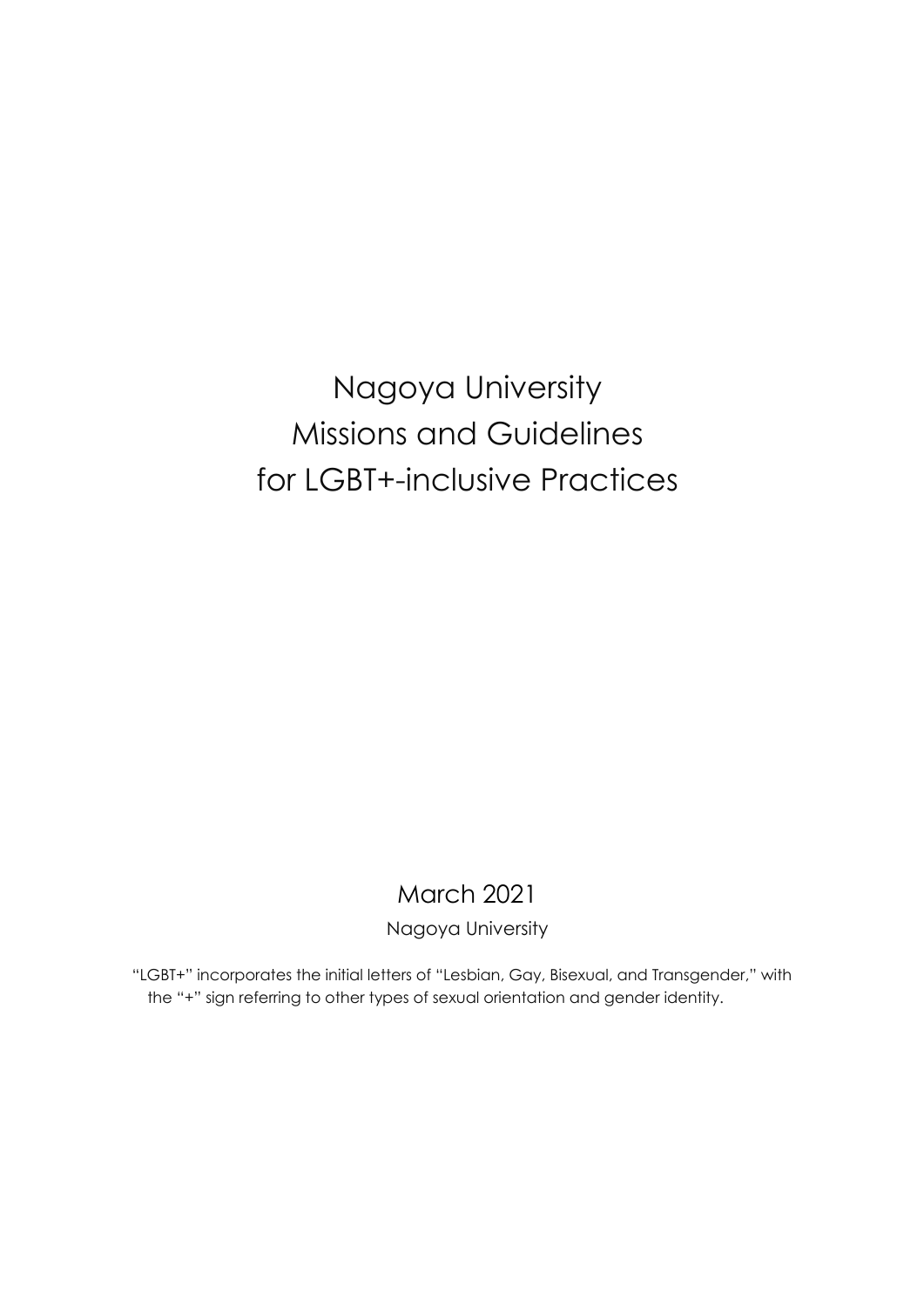# **Contents**

| I. Nagoya University Mission Statement on Respecting Sexual Orientation and |            |  |  |  |  |
|-----------------------------------------------------------------------------|------------|--|--|--|--|
| Gender Identity, Including LGBT+                                            | 4          |  |  |  |  |
|                                                                             |            |  |  |  |  |
| II. University's Current Support and Strategy                               | 4          |  |  |  |  |
| <students></students>                                                       |            |  |  |  |  |
| Information Regarding Names and Name Management<br>1                        |            |  |  |  |  |
| <b>Changing Names</b><br>1)                                                 | 5          |  |  |  |  |
| <b>Changing Gender</b><br>2)                                                | $\sqrt{5}$ |  |  |  |  |
| Handling Information Regarding Gender<br>3)                                 | 5          |  |  |  |  |
| Gender Field in Documents Issued by the University<br>4)                    | 6          |  |  |  |  |
| Gender Field in Documents Submitted to the University<br>5)                 | 6          |  |  |  |  |
| $\overline{2}$<br>Classes                                                   |            |  |  |  |  |
| Enrollment, Changing Rooms, and Equipment with respect to<br>1)             | 7          |  |  |  |  |
| Basic General Education Courses, Health and Sports Science:                 |            |  |  |  |  |
| Practicum                                                                   |            |  |  |  |  |
| Enrollment for Off-campus Practicum (Educational Practicum)<br>2)           | 7          |  |  |  |  |
| Grouping in the Classroom<br>3)                                             | 8          |  |  |  |  |
| How to Indicate Your Name in the Classroom<br>4)                            | 8          |  |  |  |  |
| 3<br>Student Life                                                           |            |  |  |  |  |
| Periodic Student Health Check-ups<br>1)                                     | 8          |  |  |  |  |
| <b>Student Residences</b><br>2)                                             | 8          |  |  |  |  |
| Clothing for Entrance and Graduation Ceremonies<br>3)                       | 9          |  |  |  |  |
| Consultations on Campus Life/Job Hunting Activities<br>4                    |            |  |  |  |  |
| Consultations on Campus Life<br>1)                                          | 10         |  |  |  |  |
| Internships/Job Hunting Activities<br>2)                                    | 10         |  |  |  |  |
|                                                                             |            |  |  |  |  |
| Studying Abroad<br>5                                                        | 10         |  |  |  |  |
| <faculty and="" staff=""></faculty>                                         |            |  |  |  |  |
| 6<br>Information Regarding Names and Name Management                        |            |  |  |  |  |
| <b>Changing Names</b><br>1)                                                 | 11         |  |  |  |  |
| <b>Changing Gender</b><br>2)                                                | 11         |  |  |  |  |
| <b>Handling Information Regarding Gender</b><br>3)                          | 11         |  |  |  |  |
| Benefit Programs and Personnel System for Staff Members<br>7                | 11         |  |  |  |  |
|                                                                             |            |  |  |  |  |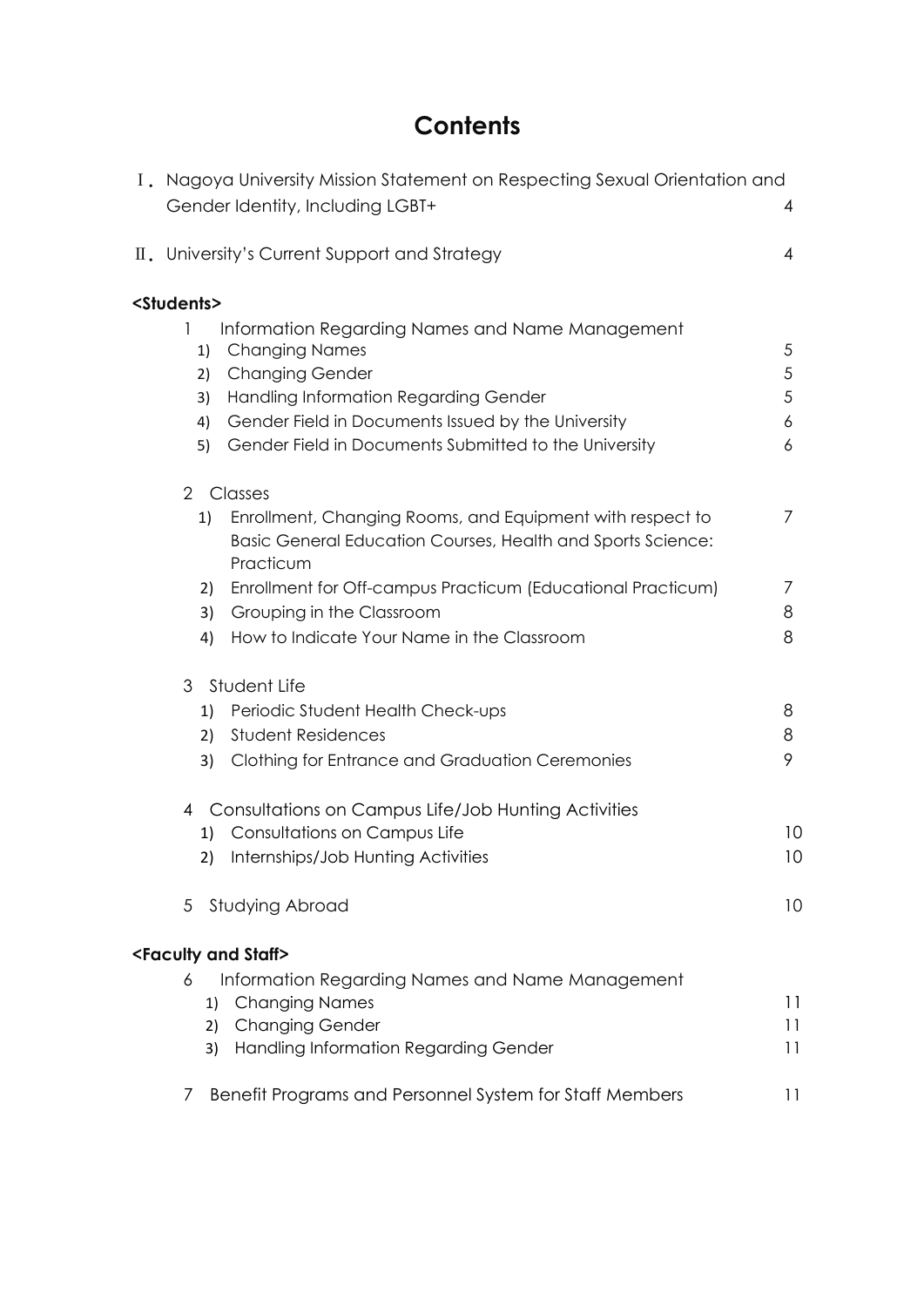# **<Students, Faculty, and Staff>**

| Maintenance of Campus Environments<br>8             |     |  |  |  |
|-----------------------------------------------------|-----|--|--|--|
| Multi-purpose Bathrooms<br>1)                       | 13. |  |  |  |
| <b>Changing Rooms</b><br>2)                         | 13  |  |  |  |
| 9<br>Come Out                                       |     |  |  |  |
| What Does It Mean to Come Out?<br>1)                | 14  |  |  |  |
| Is It Necessary to Come Out?<br>2)                  | 14  |  |  |  |
| What to Do When Someone Comes Out<br>3)             | 14  |  |  |  |
| How to Cope When You Find Yourself in Trouble<br>4) | 14  |  |  |  |
| Prohibition against Outing<br>10 <sup>°</sup>       |     |  |  |  |
| What Does Outing Mean?<br>1)                        | 15  |  |  |  |
| What to Do When Someone Outs You<br>2)              | 15  |  |  |  |
| Allies<br>11                                        | 15  |  |  |  |
| <b>Consultation Desks</b><br>12.                    | 16  |  |  |  |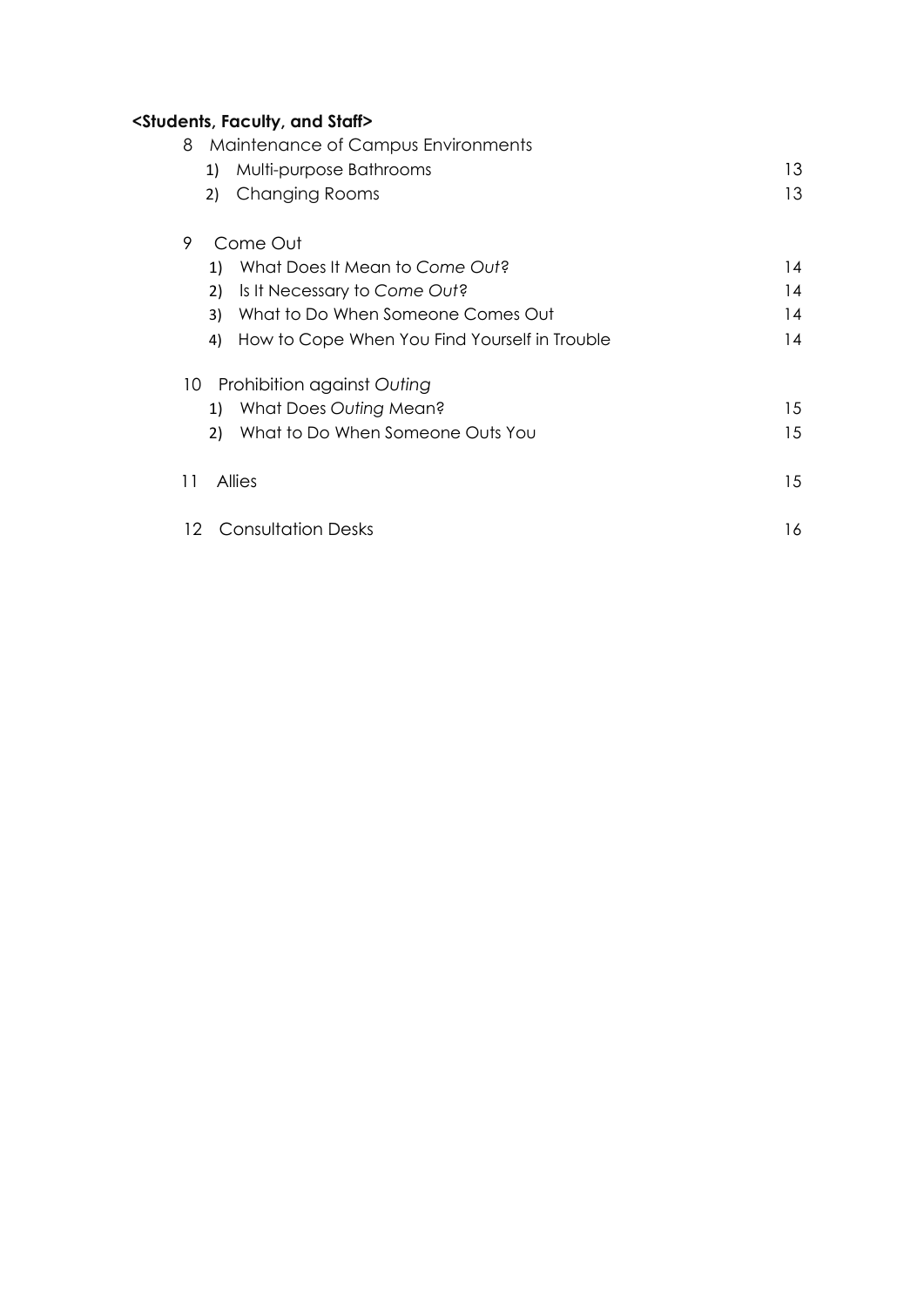# Ⅰ.**Nagoya University Mission Statement on Respecting Sexual Orientation**

# **and Gender Identity Including LGBT+**

The Nagoya University Academic Charter assures "a culture of free and openminded academic endeavor" and "contributing to the prosperity and happiness of all people through research and education in those fields studying human beings, society, and the natural world." In line with this mission, Nagoya University believes that the university has a responsibility to maintain a campus on which the different circumstances all students, faculty members, and staff members are respected.

While vigorously conducting enlightenment activities to deepen people's understanding and awareness, we will promote improvement of the educational, research, and work environment where LGBT persons (lesbian, gay, bisexual, transgender, and other sexual orientations and gender identities) are respected and can fully demonstrate their capacities.

For details on our fundamental principles on promoting diversity, including LGBT+ issues, please see "Nagoya University's Declaration of Principles to Protect the Dignity of Individuals and Respect Diversity" (established in September 2018).

# Ⅱ.**University's Current Support and Strategy**

These guidelines refer to support and strategy regarding the LGBT+ constituencies that the university provides as at March 2021. Of course, the requirements of LGBT+ constituencies are varied. The university provides support based on the abovementioned Mission Statement and gives individual attention to possible issues.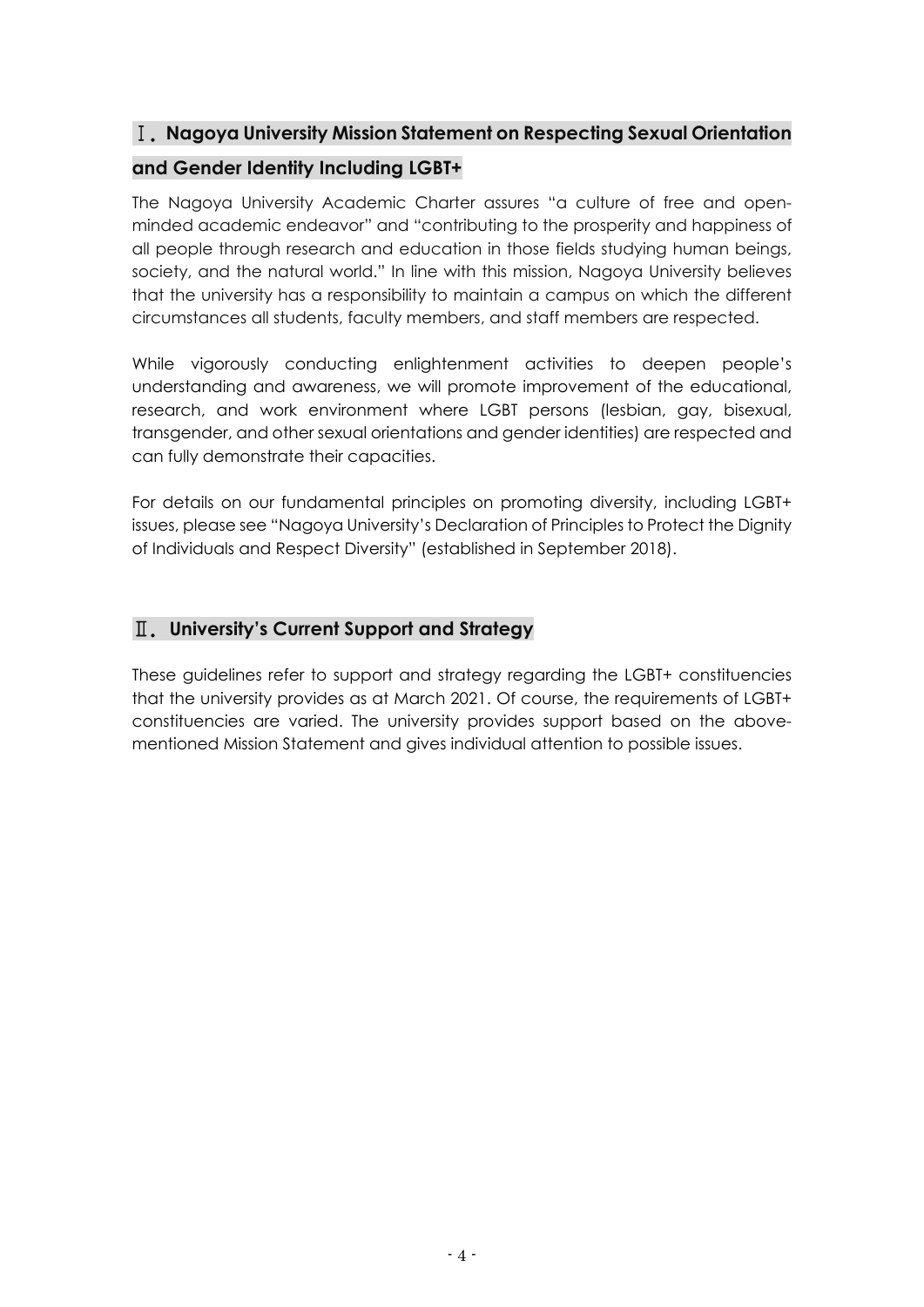# **<Students>**

# **1. Information Regarding Names and Name Management**

# *1) Changing Names*

Names of students reflect what is entered in the Student Register, which, in principle, refers to names shown in official family registers.

If a student wishes to use a common name based on his/her self-confessed gender, he/she may change their name after following prescribed procedure. For details, please contact a consultation desk.

Please note that our university issues identification documents for individuals who use aliases (e.g., academic transcripts, certificates, diplomas) under those names. However, those individuals are responsible for dealing with any disadvantages that may arise when using aliases based on their gender identity. A couple of examples are when those individuals attempt to withdraw their requests upon changing their name or when the names do not match the names on certificates. What kind of disadvantages may arise will vary greatly depending on individual situations. Contact the consultation desk if you have any concerns about potential disadvantages or the procedures.

When changing your name: Pick up an application form for using an alias at your department's Educational and Student Affairs Section and book a time at the consultation desk (see Page 13). A staff consultant will explain the rules on changing your name and provide you with other information, confirm your desire to change your name, compile a document, and have you submit it to your department's Educational and Student Affairs Section.

# *2) Changing Gender*

Students may change their gender designations in the Student Register in cases where they have already changed their gender designations in their official family registers,

# *3) Handling Information Regarding Gender*

Nagoya University does not disclose information regarding gender without a student's express consent. Regarding the Student Register and the Student Affairs Information System, the university responds in the following ways:

### *Student Register*

In the Student Register which the university distributes and posts, information regarding gender does not appear in any document. In faculty meetings, the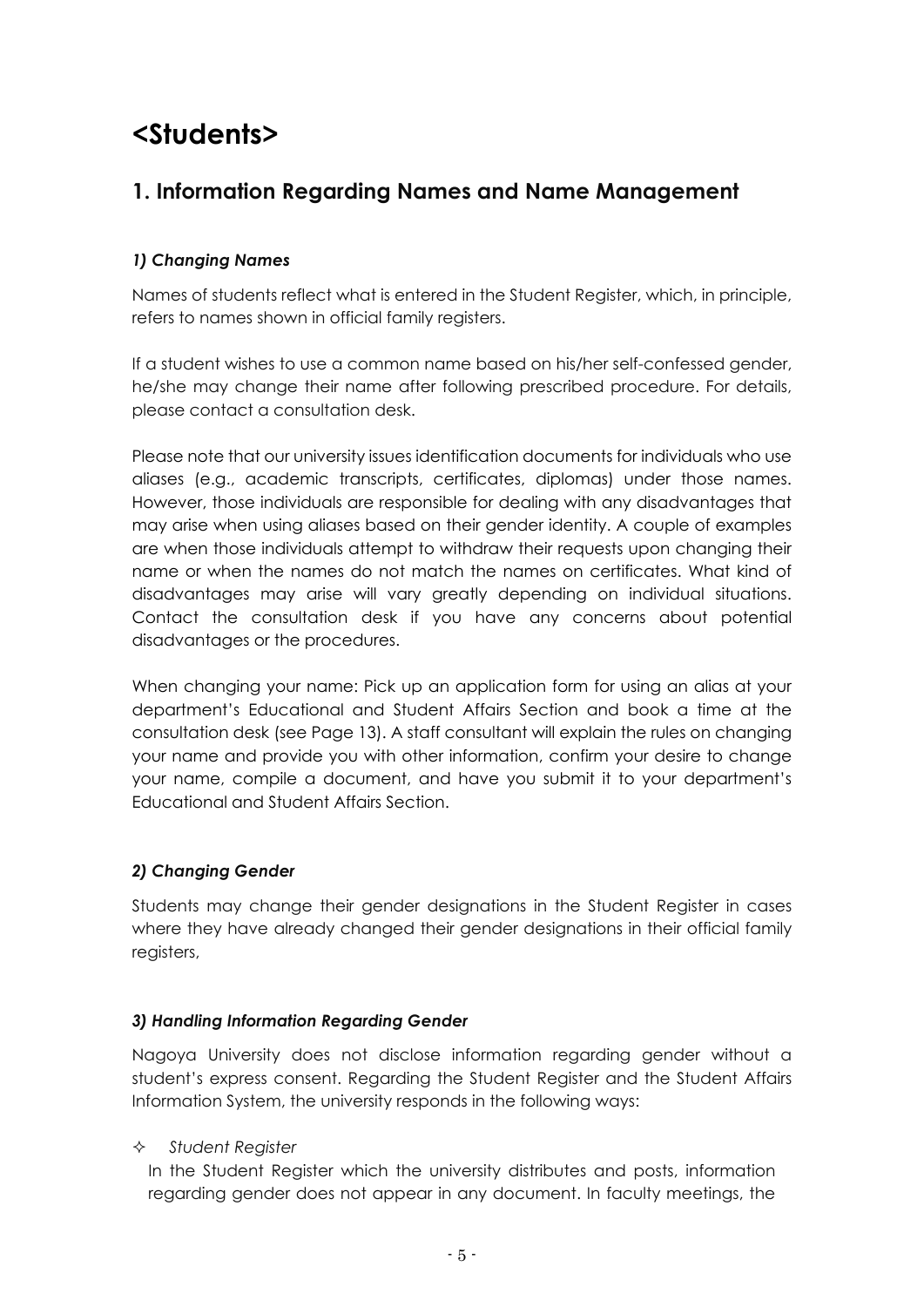university carefully handles personal information including that relating to gender. For instance, meeting materials exclude student information regarding gender.

#### *Student Affairs Information System*

Access to information regarding gender in the student affairs information system is strictly limited to faculty members and staff members in charge of the Student Affairs Section.

### *4) Gender Field in Documents Issued by the University*

Among documents issued by the university, please find below information regarding which documents include a gender field.

#### *<Documents with No Gender Field>*

Degree certificate, certification of degree awarded, academic transcript, completed course confirmation sheet, prospective graduation, certificate of student status

#### *<Documents with Gender Field>*

Medical examination certificate and others (however, it is possible to consult regarding medical certificates; for more details, please contact a consultation desk (see Page 13).

### *5) Gender Field in Documents Submitted to the University*

With regard to documents that students submit to the university (including enrollment fee waiver and deferral of payment applications, tuition fee waiver applications, and other request forms), please find below information regarding which documents include a gender field.

#### *<Documents with No Gender Field>*

Enrollment fee waiver and deferral of payment application, tuition fee waiver application, and other related forms

### *<Documents with Gender Field>*

Application for International Ohmeikan House, Application for Nagoya University Dormitories, membership lists for extracurricular activities athletic clubs, application for educational practicum, application for nursing care experience, and others.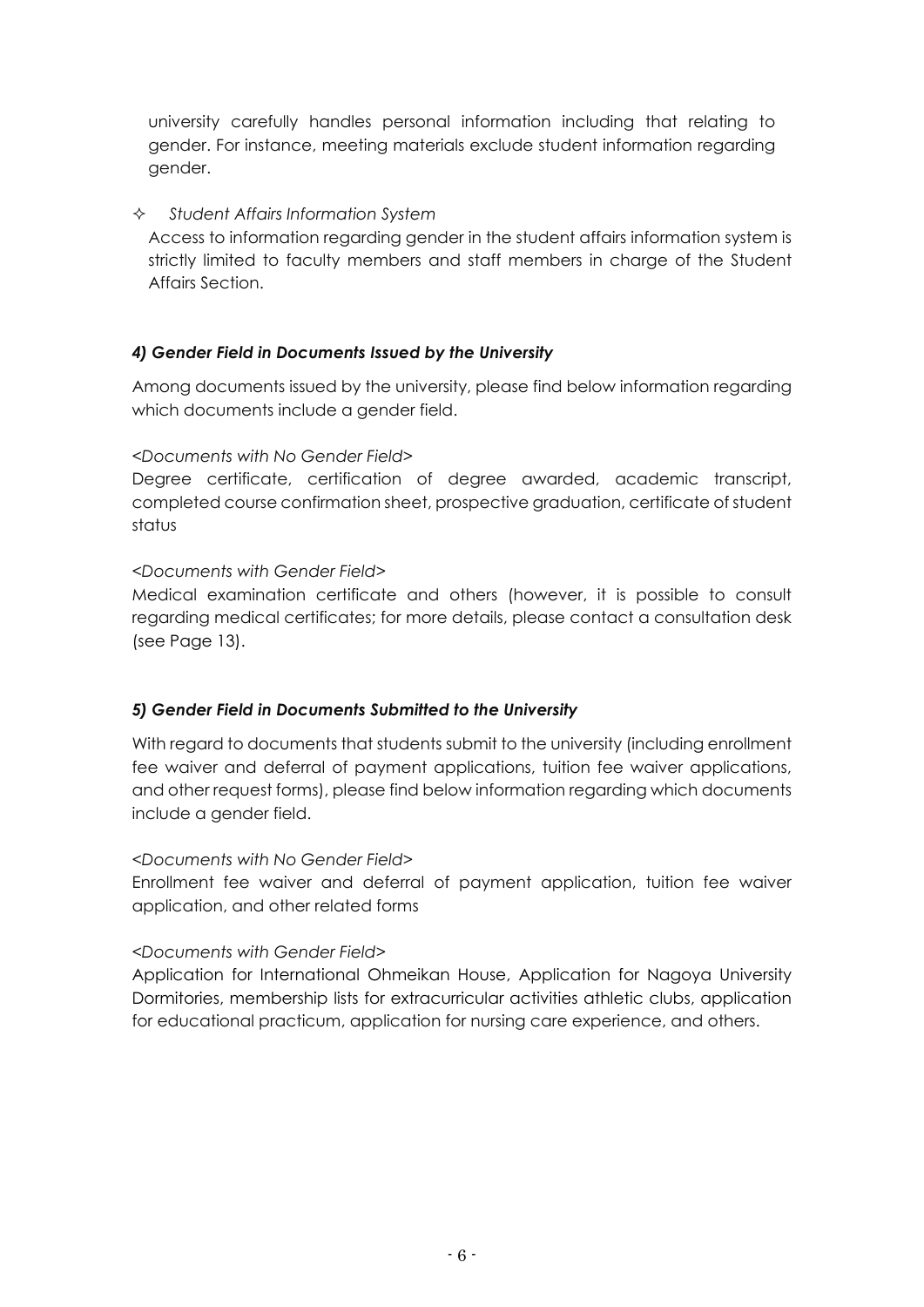# **2. Classes**

## *1) Enrollment, Changing Rooms, and Equipment with respect to Basic General Education Courses, Health and Sports Science: Practicum*

In the Basic General Education Courses, "Health and Sports Science: Practicum", the following considerations are given. On the first day of class, a course guidance is provided. Should you have any concerns, do not hesitate to consult with the faculty member at that time. Students can also consult in advance at the Institute of Liberal Arts & Sciences (ILAS) Administration Office (052-789-4725).

#### [Example]

When an inquiry is received concerning changing rooms, the steps we take include providing you with a different changing room or changing the time for your use to ensure that you will not end up having to use it with someone else.

#### *●Enrollment*

In the basic general education courses: health and sports science: practicum, some subjects are gender-specific. As a reference for enrollment, these subjects are clearly stated as having gender-specific elements (clothing, equipment, etc.) in the Health and Sports Science course enrollment guide distributed during orientation.

- $\Diamond$  Subjects requiring special clothing (e.g., swimming)
- $\Diamond$  Subjects requiring equipment based on gender (e.g., basketball, golfing, rackets)
- $\Diamond$  Subjects requiring overnight stays (e.g., skiing, trekking)
- $\Diamond$  Other subjects requiring grouping according to gender

#### *●Changing Rooms*

Although the university cannot always meet students' expectations due to the circumstances of facilities, it is possible to consult regarding individual support. Plans are in place to systematically set up such facilities (e.g., setting up fitting boards where people may get changed in the multi-purpose bathrooms on campus) as changing areas besides the current gender-specific changing rooms.

#### *●Equipment*

There is a possibility for consultation regarding equipment based on gender (students will decide whether to use equipment based on gender).

### *2) Enrollment of Off-campus Practical Training*

While student requests may not necessarily be met depending upon the conditions or structure in place at off-campus training sites, it is possible to hold advance discussions on bathrooms, changing rooms, attire, and other matters expectable. Please ask the faculty member in charge of the training or consult with the administration office of your faculty or graduate school. Students who are unsure of who they should speak with or feel anxious may refer to the Student Services Center.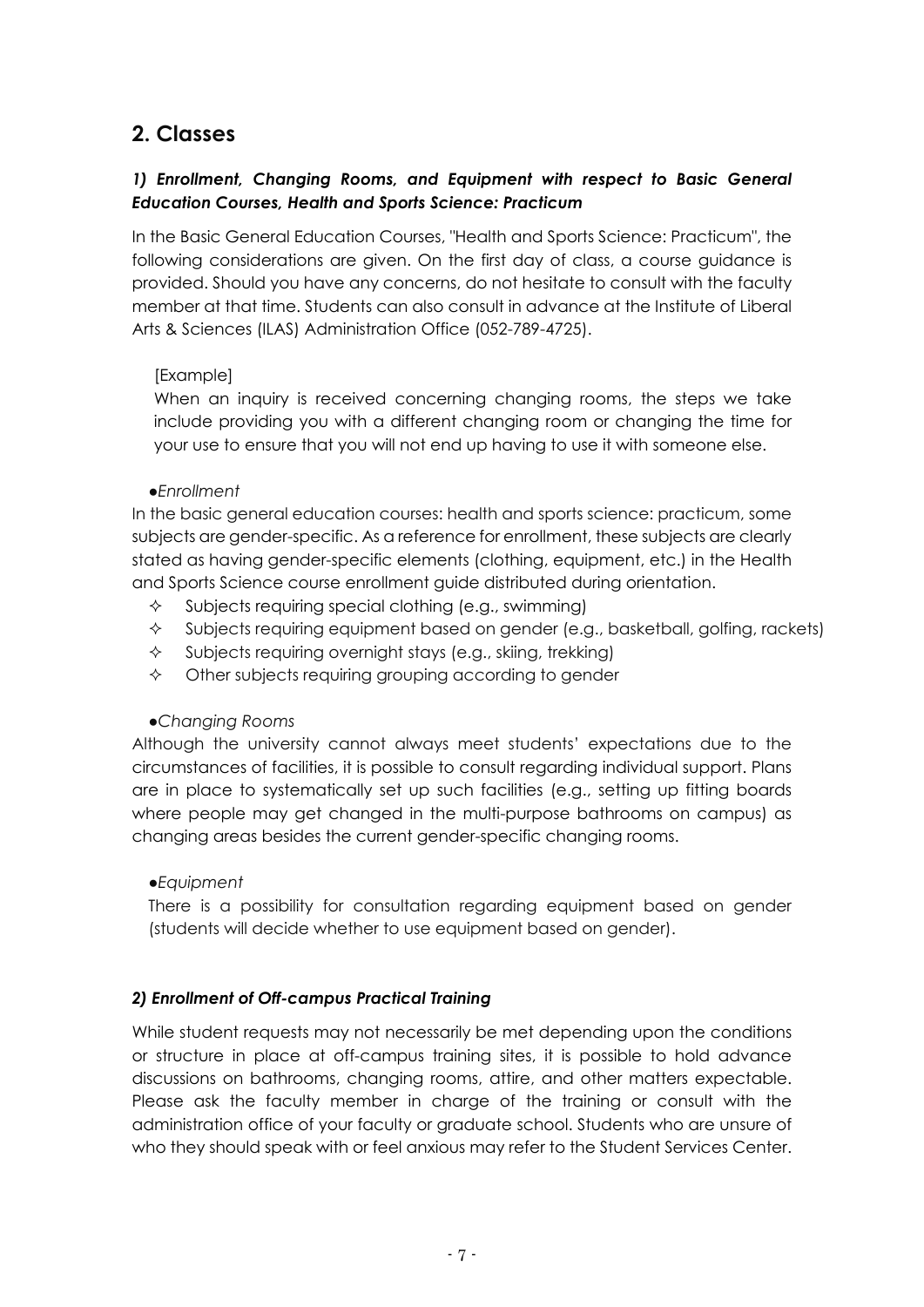### *3) Grouping in the Classroom*

The university does its best to keep everyone informed in order to prevent unnecessary grouping based on gender in the classroom. Particularly for the basic general education courses, Health and Sports Science: Practicum, some subjects are divided by gender. Details are indicated in the Health and Sports Science course enrollment guide as mentioned above.

#### *4) How to Indicate Your Name in the Classroom*

It is possible to have a consultation on how your name should be indicated in the classroom (e.g., Ms. or Mr. based on your sexual identity). Aliases that are accepted will also be reflected in the Student Register and other official materials. The Register will be the basis for what students are called by when they need to be identified by a name.

# **3. Student Life**

#### *1) Periodic Student Health Check-ups*

Students may request private health exams conducted by our university. Contact the Health Administration Office if you wish to receive a private exam (place your request in person at the Health Administration Office, or by phone or e-mail). Health Administration Office (phone: 052-789-3970; e-mail: hokekan@htc.nagoyau.ac.jp)

### *2) Student Residences*

There are several student residences at Nagoya University. Availability of co-ed spaces and how floors are divided by gender differ by residence. Please consult with administrative staff in charge of international students of your department or graduate school when you apply for occupancy if you have any questions, including queries on whether living in the co-ed floor is acceptable, whether rooms are allocated based on gender dysphoria or physical conditions, or whether couples housing is available to same-gender couples housing.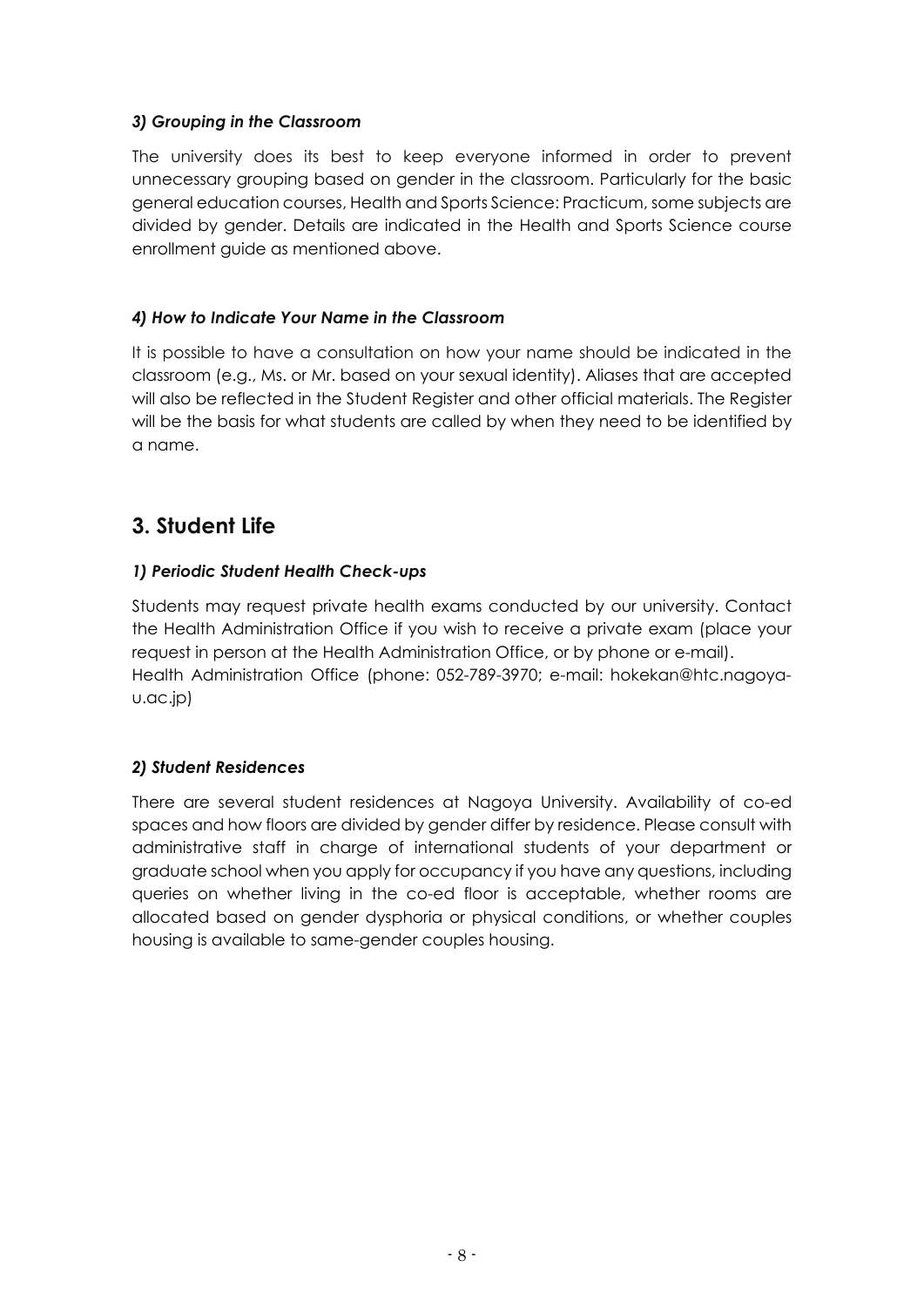#### *Student Residences*

| <b>Building</b>                                            | <b>Residents</b>                                                | <b>Floors</b>                                                     | <b>Bathrooms</b>                                                                                                                                   | Showers, Baths                                         |
|------------------------------------------------------------|-----------------------------------------------------------------|-------------------------------------------------------------------|----------------------------------------------------------------------------------------------------------------------------------------------------|--------------------------------------------------------|
| International<br>Ohmeikan<br>House<br>Building A .B .<br>C | Japanese<br><b>Students</b><br>International<br><b>Students</b> | <b>Floors</b><br>divided by<br>gender                             | Each room has a<br>modular<br>bathroom, men's<br>and women's<br>bathrooms on the<br>1st floor at the<br><b>Building A.</b>                         | Each room has<br>a modular<br>bathroom.                |
| International<br>Residence<br>Higashiyama                  | International<br>Students                                       | Co-ed                                                             | Each room has a<br>modular<br>bathroom, men's<br>and women's<br>bathrooms on the<br>1st floors of the<br>residence and<br>management<br>buildings. | Each room has<br>a modular<br>bathroom.                |
| International<br>Residence<br>Yamate<br>North              | International<br>Students                                       | Floors<br>divided by<br>gender                                    | Each room has a<br>modular<br>bathroom, men's<br>and women's<br>shared bathrooms<br>on the 1st floor.                                              | Each room has a<br>modular<br>bathroom.                |
| International<br>Residence<br>Yamate<br>South              | International<br>Students                                       | Co-ed, 1<br>floor 2 units<br>(unites are<br>divided by<br>gender) | Each shared room<br>has a bathroom<br>(by unit).                                                                                                   | Each shared<br>room has a<br>shower room<br>(by unit). |
| International<br>Residence<br>Myoken                       | International<br>Students                                       | <b>Floors</b><br>divided by<br>gender                             | Each room has a<br>modular<br>bathroom, one<br>women's and one<br>Shared bathroom<br>on the 1st floor.                                             | Each room has<br>a modular<br>bathroom.                |
| International<br>Residence<br>Daiko                        | Japanese<br><b>Students</b><br>International<br>Student         | <b>Floors</b><br>divided by<br>gender                             | Each room has a<br>modular<br>bathroom, men's<br>and women's<br>shared bathrooms<br>on the 1st floor.                                              | Each room has<br>a modular<br>bathroom.                |

### *3) Clothing for Entrance and Graduation Ceremonies*

Students may wear apparel that expresses their respective identities when attending entrance and graduation ceremonies; provided, however, that such apparel is appropriate for the occasion. Some students participate in such events dressed in Japanese kimono or other ethnic costumes that conform to diverse identities.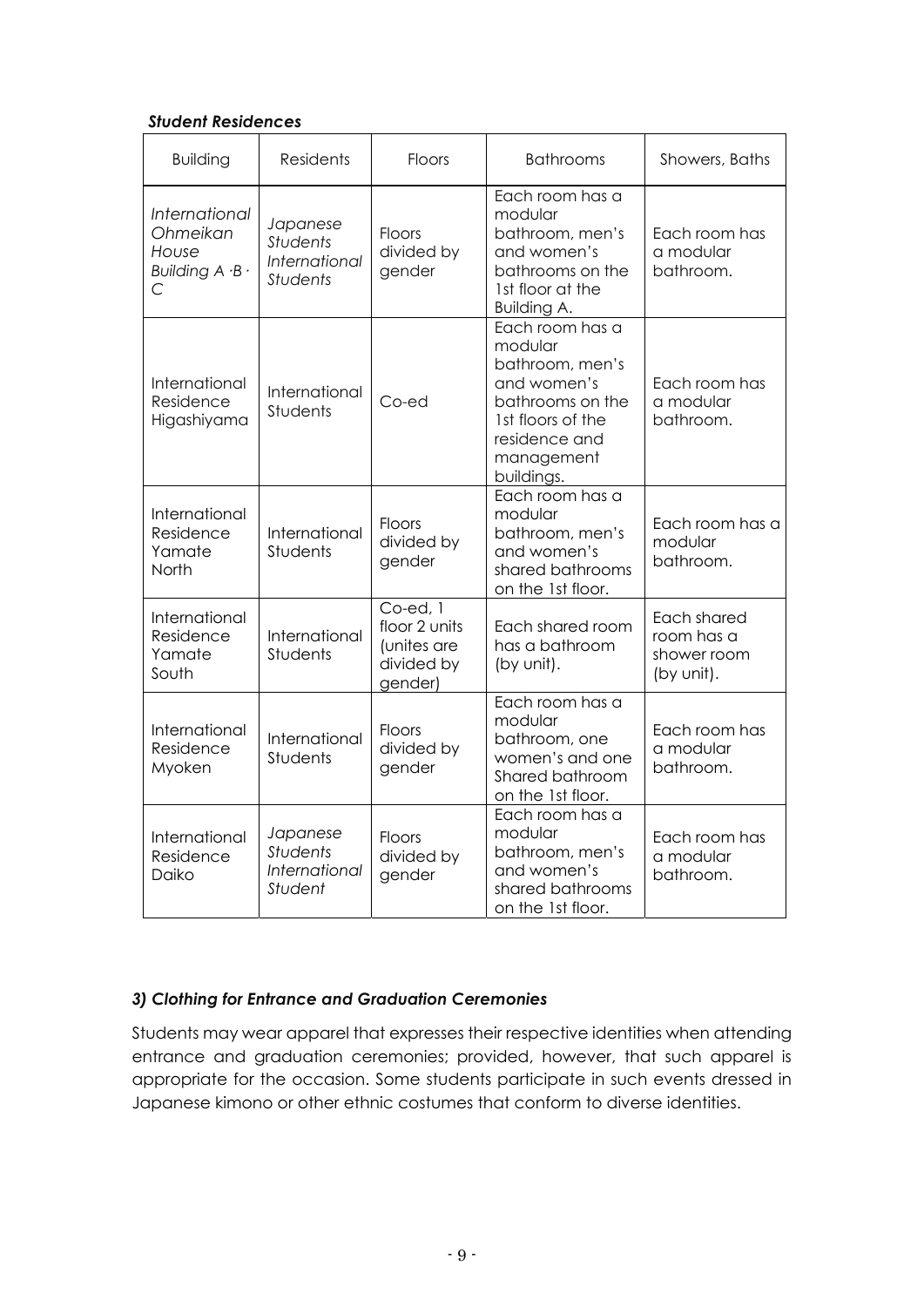# **4. Consultations on Campus Life/Job Hunting Activities**

Consultations are offered on campus on topics as indicated below. While counselors will ask individuals questions about their situations, individuals do not need to come out against their will.

# *1) Student Life*

The Student Counseling Section and the Mental Health Section at the Center for Student Counseling provide counseling services regarding various concerns about student life, including gender identity and other gender-related matters. For international students, International Student Advisory Offices at the International Education & Exchange Center provide advisory services.

Should an individual experience what they believe to be harassment, a counselor will ask for details on the situation and consider countermeasures for improvement of the situation with the individual. (For details on the Nagoya University Harassment Consultation Center website, http://www.sh-help.provost.nagoya-u.ac.jp/).

# *2) Internships/Job Hunting Activities*

Individuals may consider, together with a counselor, their applications for internships, job-hunting activities, and matters concerning their careers after they have started working.

# **5. Studying Abroad**

Students can consult with the Studying Abroad Office regarding living environments and educational support systems at a studying abroad destination. Since acceptance situations differ among partner universities and organizers, thorough preliminary research on the studying abroad destination is necessary. Individuals considering studying abroad, who wish to receive support, should speak with the faculty or staff member responsible for planning the program of their interest.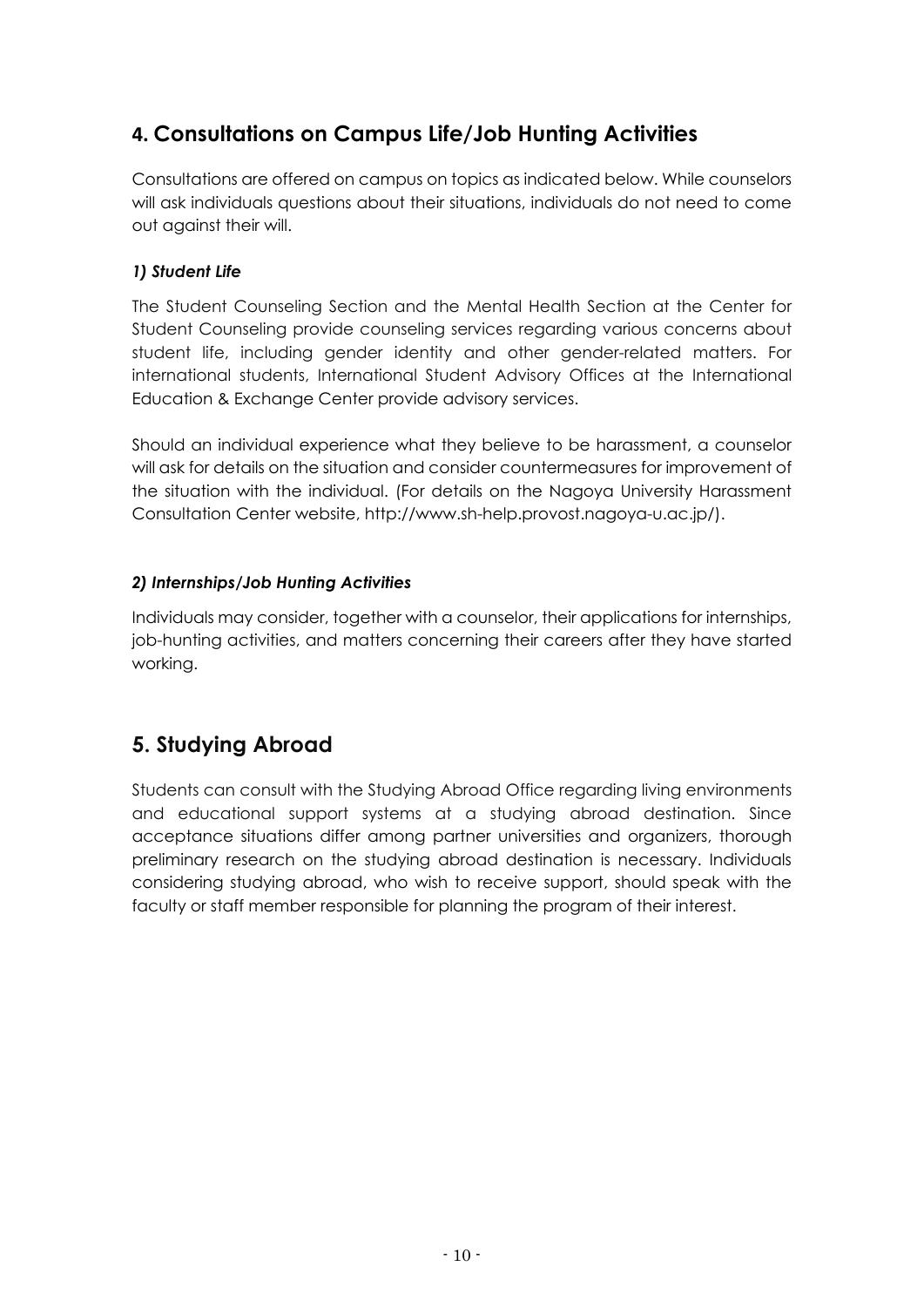# **<Faculty and Staff Members>**

# **6. Information Regarding Names and Name Management**

## *1) Changing Names*

In principle, Nagoya University uses the real names (names shown in official family registers) of faculty and staff. However, an alias (a surname or given name that is neither an individual's real name nor maiden name but is recognized by the individual and by others, generally accepted, and recognized as non-problematic for use in identifying the individual) may be used with the exception of cases where limitations exist on the use of names as stipulated by laws or regulations or in line with university guidelines.

Individuals who wish to change their name may do so through procedures as prescribed by the university. For details, please inquire at the consultation desk (see Page 13). To inquire about the procedures, please see the human resources contact in your department.

## *2) Changing Gender*

Individuals may change information on their gender registration if a change has been made to the gender information on their family register.

### *3) Handling Information Regarding Gender*

Our university handles gender information with caution, so it is not released to the public against the individual's intentions.

# **7. Benefit Programs and Personnel System for Staff Members**

In Nagoya university, staff members with partners may enjoy the same benefit programs and human resources system (excluding programs under the government and the Ministry of Education, Culture, Sports, Science and Technology Mutual Aid Association) as their married peers.

Partnership Certificate issued by a municipality

or

Documents that evidence partnership agreements (including same-sex marriage, domestic partner, and civil union) in foreign countries

or

Authenticated copy or registered copy of any notarized document, including any guardianship agreement\*

Copy of residence certificate as evidence of cohabitation with a partner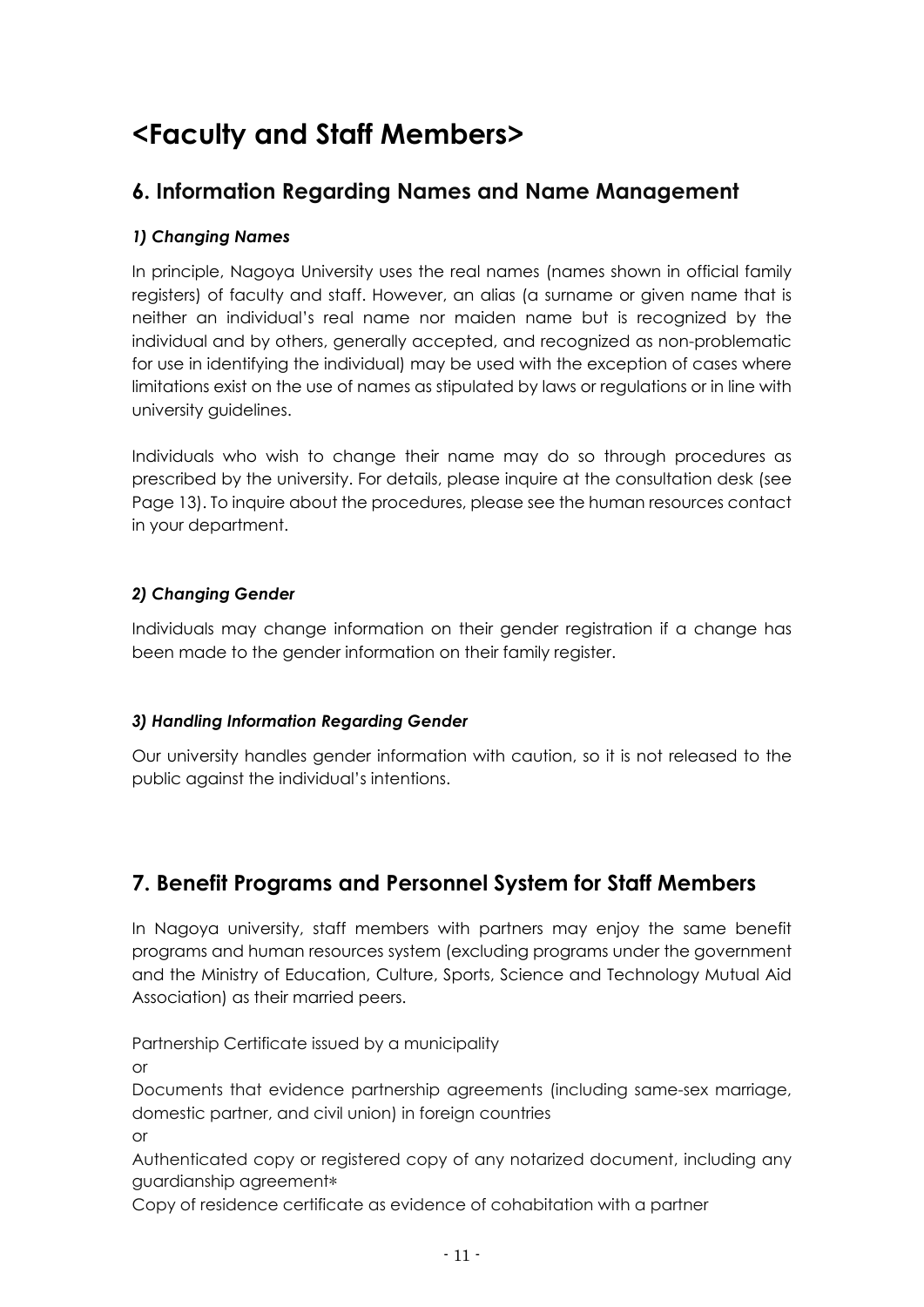Certificates for all registered matters required to prove non-married status

The following programs may be introduced based on submission of requisite documents.

*<Special Leave>* 

Marriage leave

Pre-childbirth leave, post-childbirth leave, leave for childbirth of spouse Childcare leave, childcare partial leave, shorter working hours system for childcare Leave for child's illness, leave for family care, partial leave for family care

*<Allowances>*  Dependents allowance Unaccompanied posting allowance

\*The university needs to confirm that a notarized document concerning the voluntary guardianship contract has been prepared and registered. The voluntary guardianship contract must be made between you and your partner, and each party must be a mandatary for the other party. The voluntary guardianship contract is a delegation agreement which gives a mandatary ("voluntary appointed guardian" after a voluntary guardianship contract comes into effect) authority to act as a representative with regard to a person's life, medical treatment and nursing, and property management in the case where such person is unable to exercise sound judgment. This contract is aimed at providing for a voluntary appointed guardian to protect a person's life based on the contract in the event that such person lacks the ability to exercise sound judgment.

Regarding use of a former family name or common name, please see "Use of Former Family Name for Staff Members (July 5, 2007, Personnel and Labor Management) notification.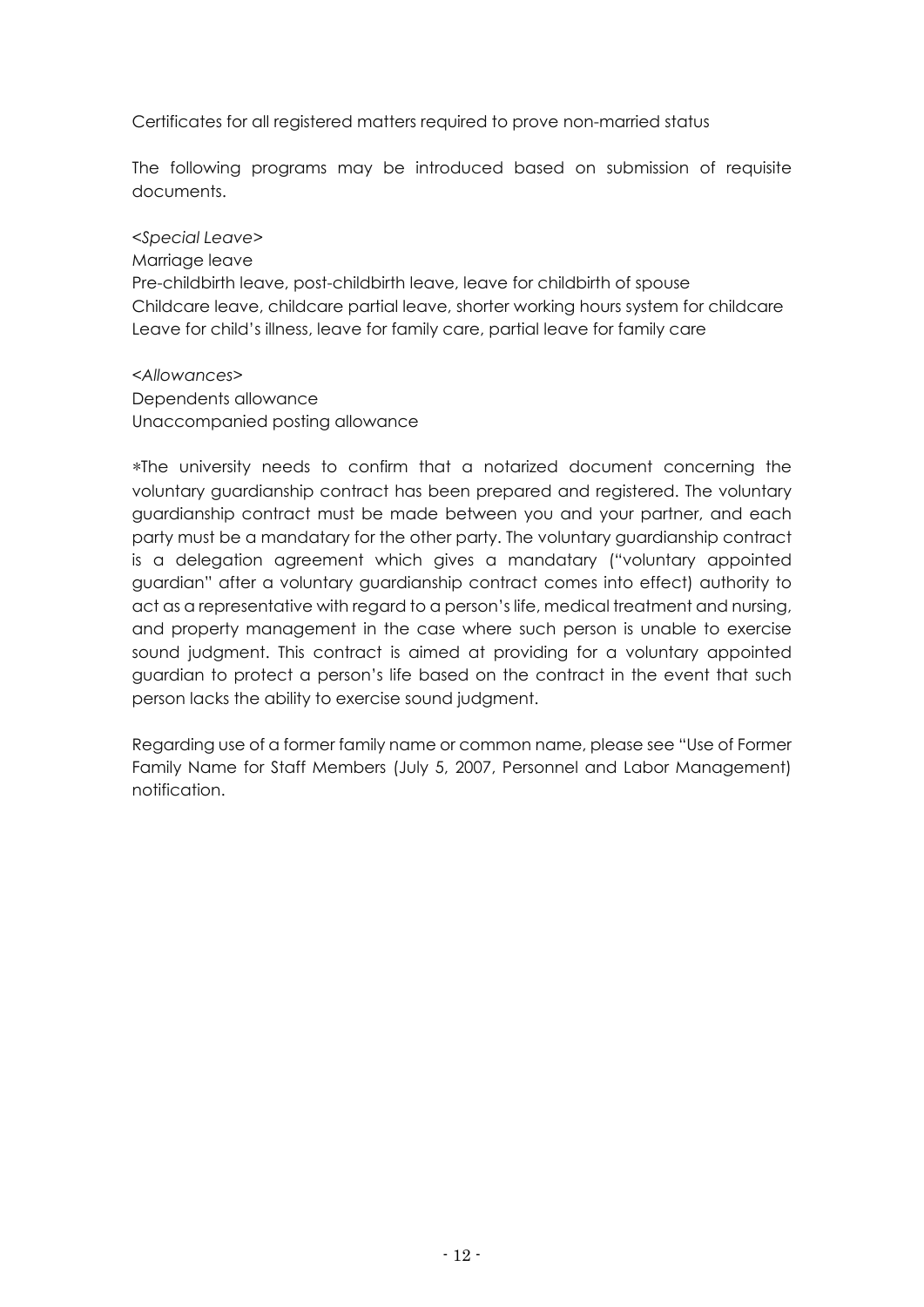# **<Students, Faculty and Staff Members>**

# **8. Maintenance of Campus Environments**

# *1) Bathrooms for Everyone (Multi-purpose bathrooms)*

From the standpoint of universal design, our university is systematically advancing the installation of multi-purpose bathrooms, easy for anyone to use, making considerations for people who have disabilities, people with children, LGBTs, and foreign nationals. Our university is reviewing and updating signage designs for multipurpose bathrooms so anyone can enter and use them with ease and understand at a glance the facilities they are equipped with.

To see the locations of bathroom for everyone (multi-purpose bathrooms) on campus and the facilities they are equipped with, please refer to our maps showing multi-purpose bathrooms and a list of facilities (http://web-honbu.jimu.nagoyau.ac.jp/fmd/06other/shisetukanribu/various\_map.html#Multi-Purpose\_Restroo*m*).

Maps can be downloaded from the QR code below:









 **(Japanese) (English) (Japanese) (English)** 

**Higashiyama Campus Higashiyama Campus Tsurumai, Daiko Campus Tsurumai, Daiko Campus** 

# *2) Changing Rooms*

Changing rooms on-campus are gender-specific in most, but not all, facilities. Although the university cannot always meet students' and staff's expectations due to the circumstances of particular facilities, please contact consultation desks (see Page 13) for individual support.

Plans are underway to systematically set up fitting boards in the multi-purpose bathrooms so they may be used as changing areas.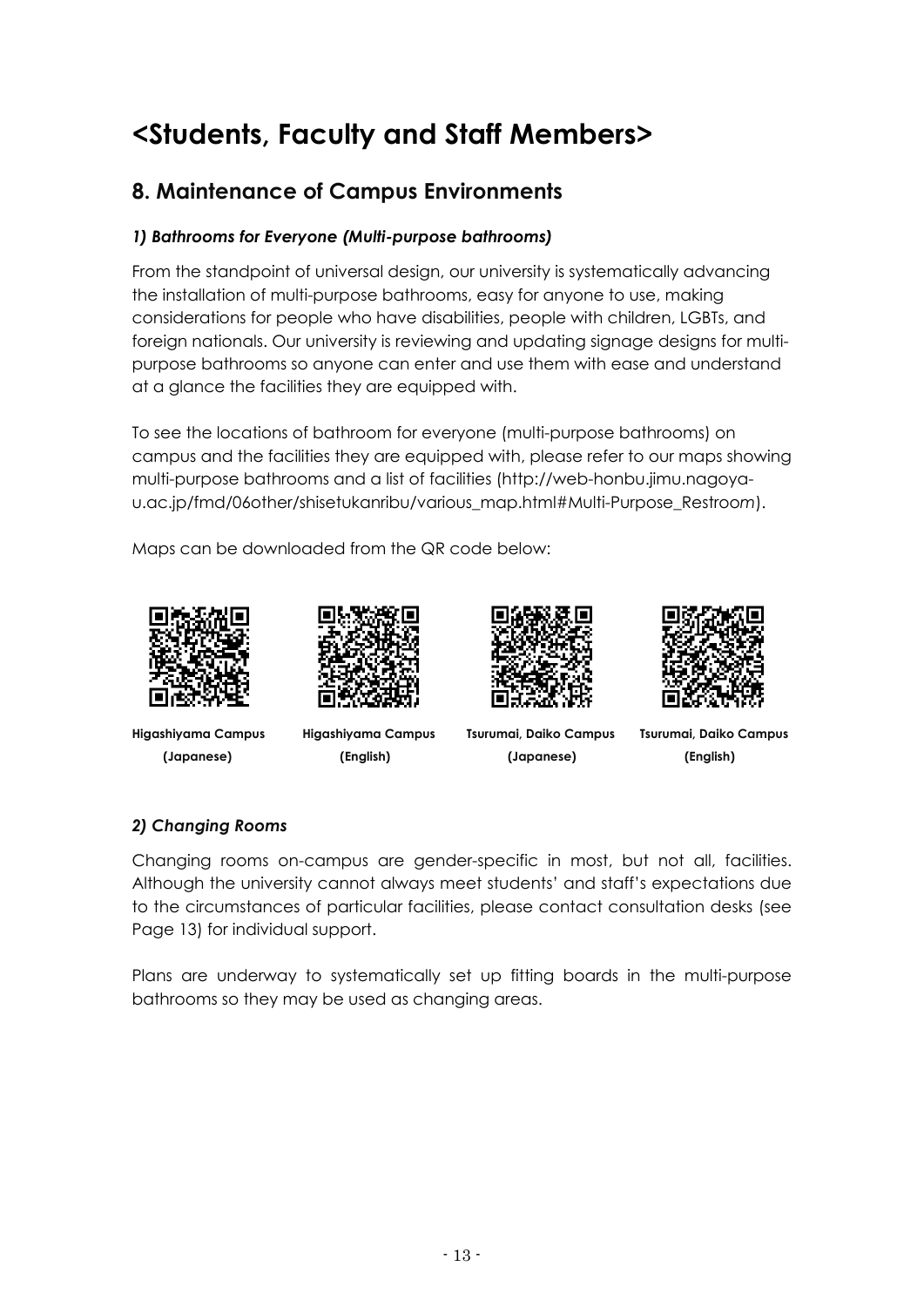# **9. Come out**

## *1) What Does It Mean to Come Out?*

*Coming out* is short for *coming out of the closet*, which means revealing personal secrets that an individual had not previously made public. Personal secrets can refer to various things, including the circumstances of their birth or their medical condition, and they also include being a sexual minority, such as LGBT. Conversely, a person who does not come out is *in the closet*.

## *2) Is It Necessary to Come Out?*

As anti-LGBT discrimination and prejudice continue to remain deeply rooted, coming out as LGBT is a weighty decision that also presents significant risks. Coming out is not something that an individual can do on a whim. It should be strictly done based on the person's judgment when they wish to do so and to the extent desired.

## *3) What to Do When Someone Comes Out*

How would you feel if someone came out? Perhaps you would be grateful to them; perhaps you would think it a normal thing to do; or maybe you would be surprised or perplexed. When a person reveals something unexpected, it is natural to be surprised, whatever the secret may be. The first thing to do when someone comes out is to accept their feelings. As mentioned in *Is It Necessary to Come Out?* above, the person coming out may have made a weighty decision because they want to tell you their secret while realizing the risks. Rather than judging the person or stating your opinion, accept their thoughts and thank them for sharing their secret with you. It may not be necessary to say anything more at that point. If it's tough for you to say something, it's okay to tell them that you can't immediately find the words to say to them.

You may want to talk to someone about the sense of surprise and bewilderment you've experienced when someone has come out. Be careful who you choose to speak with. The person may be acquainted with the person who came out, with whom that person may not have come out. In this case, the secret would be disclosed to the person not intended by the person who came out. Feel free to take advantage of our consultation desk, as experts with duty of confidentiality are on hand at our university.

### *4) How to Cope When You Find Yourself in Trouble*

Perhaps you're an LGBT who is considering coming out, wondering how best to take action. Or maybe someone has come out, and you would like to talk about it with someone. You can speak with experts (clinical psychologists, psychiatrists, etc.) on campus bound by confidentiality in cases like that. Contact the consultation desk mentioned on Page 13.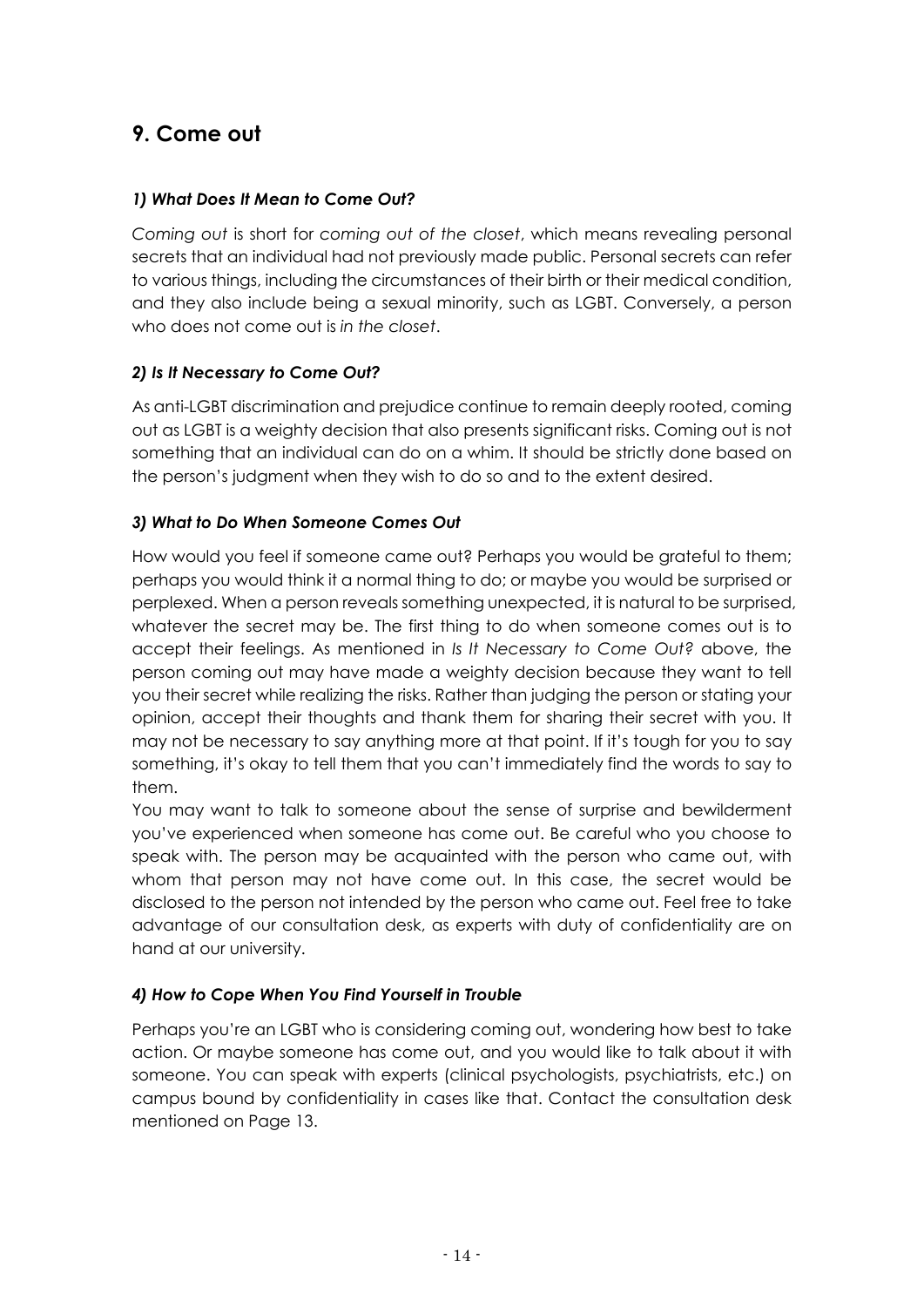# **10. Prohibition against Outing**

### *1) What Does Outing Mean?*

*Coming out* is the act of an individual revealing their sexual orientation or gender identity, for example, that they are LGBT. On the other hand, *outing* means disclosing an LGBT person's sexual orientation or gender identity without their permission. As previously mentioned, revealing one's sexual orientation or gender identity is an essential issue for the individual, accompanied by significant risks. Revealing a person's sexual orientation or gender identity that they keep to themselves with discrimination or prejudice is entirely unacceptable. Please be aware that acting in good faith, with no malicious intent, may sometimes result in outing. For example, if you suspect that a friend is an LGBT person and prompt them to come out, saying you do not have discrimination or prejudice against LGBTs, so will they share their secret with you, that may also lead to outing.

## *2) What to Do When Someone Outs You (If You Are an LGBT or Person of Another Sexual Orientation/Gender Identity)*

The shock and despair experienced are immeasurable when an LGBT or person of another sexual orientation or gender identity is outed. When that happens, you may tend to immediately complain to the individual who has outed you and try to confirm how much your secrets are disclosed, but that can further confuse and spread the issue. Instead, when someone outs you, first tell the situation to a person you can trust. Consultations are available at the consultation desk on campus. Depending on the situation, some cases may require police or legal intervention.

# **11. Allies**

"Ally" comes from the English word that means *friend* or *support* and refers to people who understand and support LGBTs and persons with other sexual orientations or gender identities. Anyone can be an ally if they are prepared to pitch in and work together to boost understanding on LGBT+ issues and face different values. There is no need to take part in any specific activities. You can be an ally to people who are troubled with issues concerning their sexual orientation or gender identity and their family members merely by listening to them. The six colors of the rainbow are used to indicate that a person is an ally. It is essential to wear rainbow-colored items representing that you are an ally and supporter and maintain an awareness to act as an ally. Our university is prepared with opportunities for everyone involved with the institution to deepen their understanding of LGBT+-related issues. Through training workshops and other events, we aim to increase our number of allies and create an environment where everyone can be who they are.